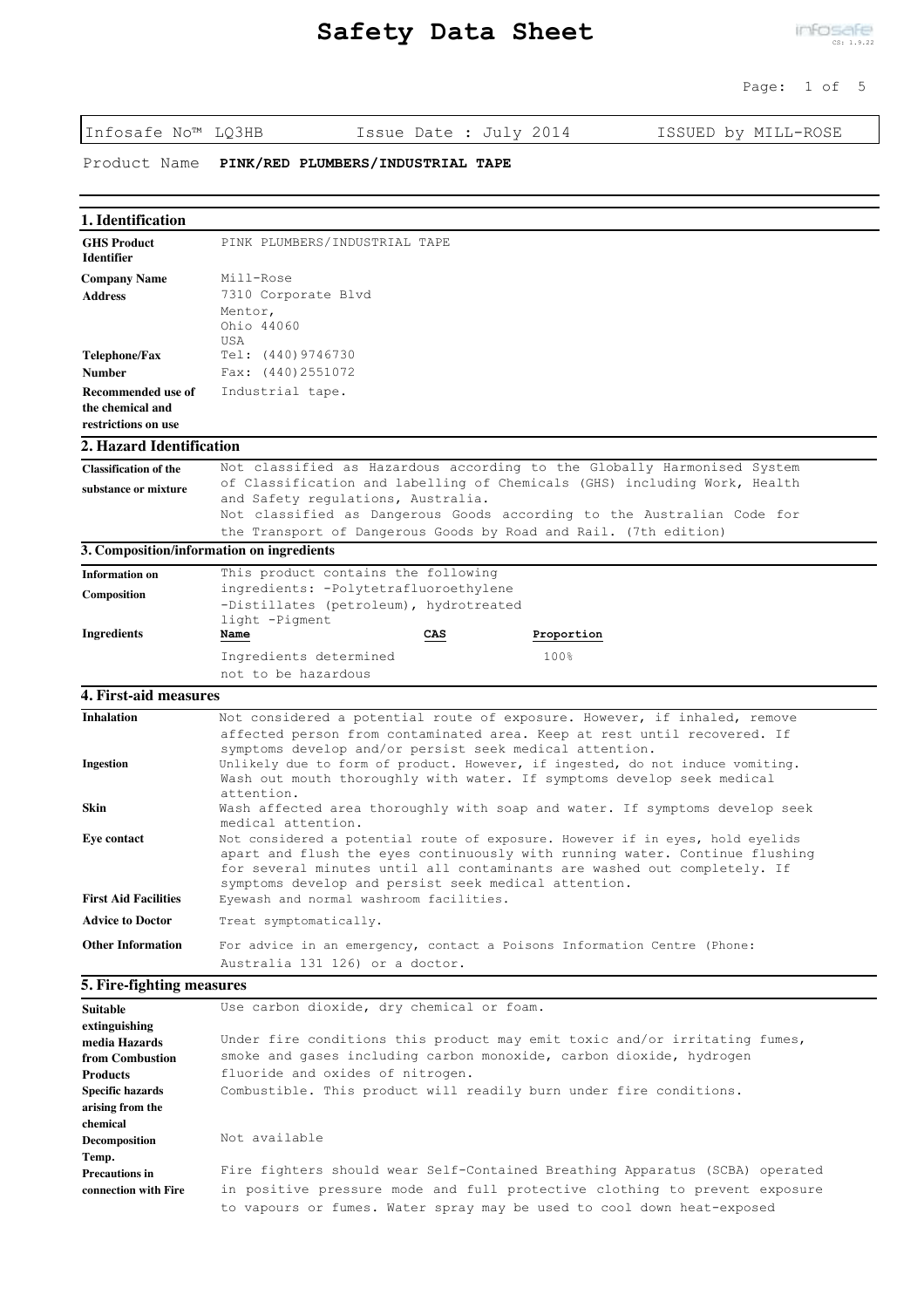# Page: 2 of 5

Infosafe No™ LQ3HB Issue Date : July 2014 ISSUED by MILL-ROSE Product Name **PINK PLUMBERS/INDUSTRIAL TAPE** containers. Fight fire from safe location. This product should be prevented from entering drains and watercourses. **6. Accidental release measures**

| <b>Personal precautions,</b> | Wear appropriate personal protective equipment and clothing to prevent                                                                              |  |  |
|------------------------------|-----------------------------------------------------------------------------------------------------------------------------------------------------|--|--|
| protective equipment         | exposure. Collect the material and place into a suitable labelled container.                                                                        |  |  |
| and emergency                | Dispose of waste according to the applicable local and national requlations. If                                                                     |  |  |
| procedures                   | contamination of sewers or waterways occurs inform the local water and waste<br>management authorities in accordance with local regulations.        |  |  |
| 7. Handling and storage      |                                                                                                                                                     |  |  |
| <b>Precautions for</b>       | Avoid exposure. Use only in a well ventilated area. Keep containers                                                                                 |  |  |
| <b>Safe Handling</b>         | tightly closed. Prevent the build up of dusts, mists or vapours in the<br>work atmosphere. Maintain high standards of personal hygiene i.e. Washing |  |  |

| <b>Safe Handling</b>        | CIGNETA CIOSEN, ETEAENE CHE DUITA NA OI ANSES, WISES OI AGAONIS IN CHE          |  |  |
|-----------------------------|---------------------------------------------------------------------------------|--|--|
|                             | work atmosphere. Maintain high standards of personal hygiene i.e. Washing       |  |  |
|                             | hands prior to eating, drinking, smoking or using toilet facilities.            |  |  |
| <b>Conditions for safe</b>  | Store in a cool, dry, well-ventilated area, out of direct sunlight. Ensure that |  |  |
| storage, including any      | storage conditions comply with applicable local and national regulations.       |  |  |
| incompatabilities           |                                                                                 |  |  |
| Handling                    | Recommended operating temperatures: -260°C to                                   |  |  |
| <b>Temperatures Storage</b> |                                                                                 |  |  |
| <b>Temperatures</b>         | +260°C Store below 260°C.                                                       |  |  |

#### **8. Exposure controls/personal protection**

| Occupational                                               |                                                                                                                                    |                                 |                                  | No exposure value assigned for this material by Safe Work, Australia. However,                                                                                                                                                                                                                                                                                                                      |  |
|------------------------------------------------------------|------------------------------------------------------------------------------------------------------------------------------------|---------------------------------|----------------------------------|-----------------------------------------------------------------------------------------------------------------------------------------------------------------------------------------------------------------------------------------------------------------------------------------------------------------------------------------------------------------------------------------------------|--|
| exposure limit values                                      | the available exposure limits for decomposition products are given below:<br>Safe Work, Australia Exposure Standards:              |                                 |                                  |                                                                                                                                                                                                                                                                                                                                                                                                     |  |
|                                                            |                                                                                                                                    |                                 |                                  |                                                                                                                                                                                                                                                                                                                                                                                                     |  |
|                                                            | Substance                                                                                                                          | TWA<br>mq/m <sup>3</sup><br>ppm | STEL<br>mq/m <sup>3</sup><br>ppm | NOTICES                                                                                                                                                                                                                                                                                                                                                                                             |  |
|                                                            | Hydrogen fluoride                                                                                                                  | $\mathbf{3}$<br>2.6             |                                  | Peak Limitation<br>$\sim 100$                                                                                                                                                                                                                                                                                                                                                                       |  |
|                                                            | TWA (Time Weighted Average): The average airborne concentration of a<br>for a five-day week.<br>eight-hour workday.<br>15 minutes. |                                 |                                  | particular substance when calculated over a normal eight-hour working day,<br>STEL (Short Term Exposure Limit): The average airborne concentration over a<br>15 minute period which should not be exceeded at any time during a normal<br>Peak Limitation: A ceiling concentration which should not be exceeded over<br>a measurement period which should be as short as possible but not exceeding |  |
| <b>Biological</b>                                          | No biological limits allocated.                                                                                                    |                                 |                                  |                                                                                                                                                                                                                                                                                                                                                                                                     |  |
| <b>Limit Values</b><br>Appropriate<br>engineering controls | Use with good general ventilation.                                                                                                 |                                 |                                  |                                                                                                                                                                                                                                                                                                                                                                                                     |  |
| <b>Respiratory</b><br><b>Protection Eve</b>                | None required, when used as intended.                                                                                              |                                 |                                  |                                                                                                                                                                                                                                                                                                                                                                                                     |  |
| <b>Protection</b>                                          | None required, when used as intended.                                                                                              |                                 |                                  |                                                                                                                                                                                                                                                                                                                                                                                                     |  |
| <b>Hand Protection</b>                                     | None required, when used as intended.                                                                                              |                                 |                                  |                                                                                                                                                                                                                                                                                                                                                                                                     |  |
| <b>Body Protection</b>                                     | wrist is recommended.                                                                                                              |                                 |                                  | Suitable protective work wear, e.g. cotton overalls buttoned at neck and                                                                                                                                                                                                                                                                                                                            |  |

#### **9. Physical and chemical properties**

| Appearance                   | Solid polymeric film |
|------------------------------|----------------------|
| <b>Colour</b>                | Pink                 |
| Odour                        | Odourless            |
| Decomposition<br>Temperature | Not available        |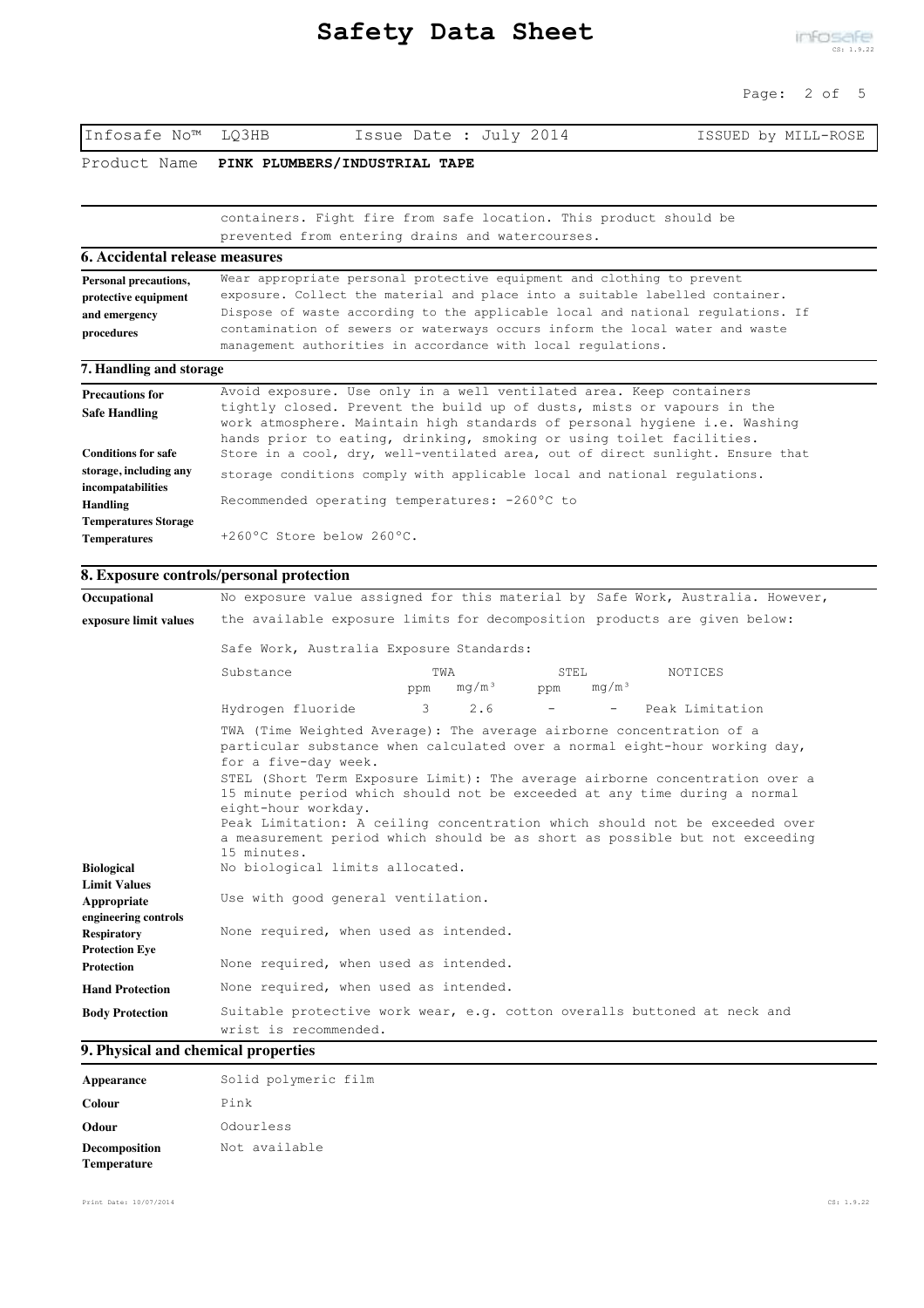Infosafe No™ LQ3HB Issue Date : July 2014 ISSUED by MILL-ROSE

Product Name **PINK PLUMBERS/INDUSTRIAL TAPE**

| <b>Melting Point</b>                             | Not available     |
|--------------------------------------------------|-------------------|
| <b>Boiling Point</b>                             | Not available     |
| <b>Solubility in Water</b>                       | Insoluble         |
| <b>Specific Gravity</b>                          | 2.1               |
| pН                                               | Not applicable    |
| <b>Vapour Pressure</b>                           | Not applicable    |
| <b>Vapour Density</b><br>$(Air=1)$               | Not available     |
| <b>Evaporation Rate</b>                          | Not available     |
| <b>Odour Threshold</b>                           | Not available     |
| <b>Viscosity</b>                                 | Not applicable    |
| <b>Partition Coefficient:</b><br>n-octanol/water | Not available     |
| <b>Flash Point</b>                               | Not applicable    |
| <b>Flammability</b>                              | Not flammable     |
| <b>Auto-Ignition</b><br>Temperature              | Not self igniting |
| <b>Explosion Limit -</b><br><b>Upper</b>         | Not applicable    |
| <b>Explosion Limit -</b><br>Lower                | Not applicable    |

## **10. Stability and reactivity**

| <b>Reactivity</b>          | Reacts with incompatible materials.                                                                                                                                                                                                                                               |
|----------------------------|-----------------------------------------------------------------------------------------------------------------------------------------------------------------------------------------------------------------------------------------------------------------------------------|
| <b>Chemical Stability</b>  | Stable under normal conditions of storage and handling.                                                                                                                                                                                                                           |
| <b>Conditions to Avoid</b> | Heat and sources of ignition. Temperatures >260°C without<br>adequate ventilation.                                                                                                                                                                                                |
| Incompatible               | Strong oxidising agents. Alkali metals, extremely potent oxidisers e.g.                                                                                                                                                                                                           |
| <b>Materials</b>           | fluorine, chlorine tri-fluoride, 80% NaOH or KOH, metal hydrides such as<br>boranes (e.g. B2H6) aluminium chloride, ammonia, certain amines (R-NH2)<br>imines (RH-NH) and 70% nitric acid at temperatures near 260°C. Do not use on<br>oxygen lines.                              |
| <b>Hazardous</b>           | Thermal decomposition may result in the release of toxic and/or                                                                                                                                                                                                                   |
| <b>Decomposition</b>       | irritating fumes including carbon monoxide, hydrogen fluoride and carbon                                                                                                                                                                                                          |
| <b>Products</b>            | dioxide. Carbonyl fluoride is the main decomposition product formed when<br>PTFE is subjected to extended exposure at normal sintering temperatures<br>(400°C). Carbonyl fluoride is immediately converted to highly corrosive<br>hydrogen fluoride in the presence of moist air. |
| <b>Possibility of</b>      | Reacts with incompatible materials.                                                                                                                                                                                                                                               |
| hazardous reactions        |                                                                                                                                                                                                                                                                                   |
|                            |                                                                                                                                                                                                                                                                                   |

## **11. Toxicological Information**

| Toxicology             | No toxicology data available for this product.                                                                                                                                                                                                                                                                                                                                                                         |            |
|------------------------|------------------------------------------------------------------------------------------------------------------------------------------------------------------------------------------------------------------------------------------------------------------------------------------------------------------------------------------------------------------------------------------------------------------------|------------|
| <b>Information</b>     | No toxicity was observed in male/female rats fed PTFE (up to 25%) for 90 days.<br>Local sarcomas were induced in mice and rats implanted subcutaneously or<br>intraperitoneally with PTFE. However, this is not considered relevant to<br>normal industrial usage.                                                                                                                                                     |            |
| <b>Ingestion</b>       | Ingestion unlikely due to form of product. Ingestion of this product may<br>irritate the gastric tract causing nausea and vomiting.                                                                                                                                                                                                                                                                                    |            |
| <b>Inhalation</b>      | No adverse effects expected. The material is not normally an inhalation hazard<br>at temperatures below 260°C as it remains an inert solid. However, exposure to<br>thermal degradation products at temperatures above 260°C or fumes from tobacco<br>contaminated with particles of the product may result in polymer fume fever or<br>influenza-like symtoms (chills, headaches, difficulty in breathing and fever). |            |
|                        | Symptoms may appear several hours after exposure but will disappear within                                                                                                                                                                                                                                                                                                                                             |            |
| Print Date: 10/07/2014 |                                                                                                                                                                                                                                                                                                                                                                                                                        | CS: 1.9.22 |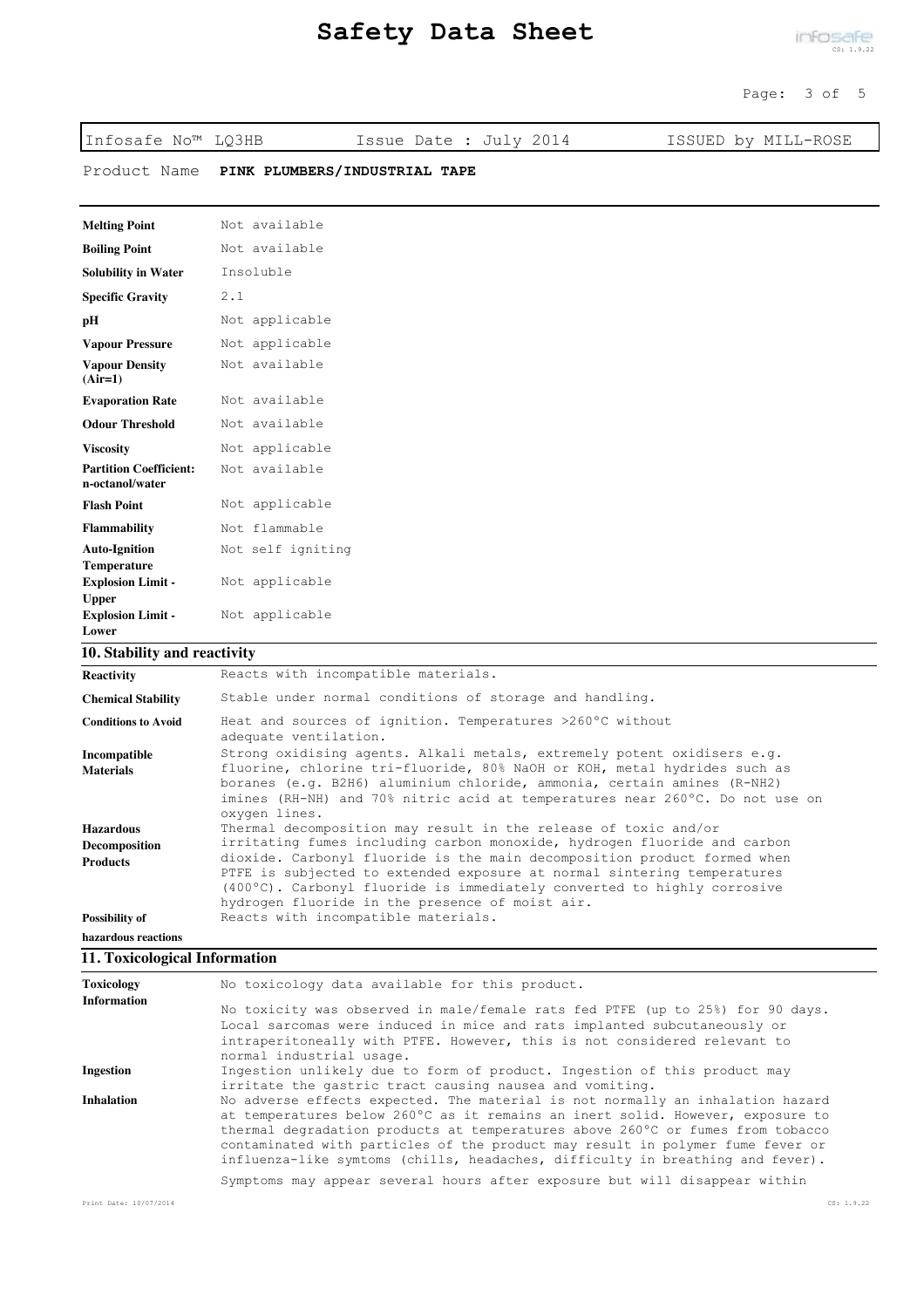| Infosafe No™ LQ3HB | Issue Date : July 2014 | ISSUED by MILL-ROSE |
|--------------------|------------------------|---------------------|
|--------------------|------------------------|---------------------|

Product Name **PINK PLUMBERS/INDUSTRIAL TAPE**

| Skin                                     | 24-48 hours. There are exposure standards for decomposition products.<br>May be irritating to skin. The symptoms may include redness, itching<br>and swelling.          |
|------------------------------------------|-------------------------------------------------------------------------------------------------------------------------------------------------------------------------|
| Eye                                      | Eye contact may cause mechanical irritation. May result in mild abrasion.                                                                                               |
| <b>Respiratory</b><br>sensitisation Skin | Not expected to be a respiratory sensitiser.                                                                                                                            |
| <b>Sensitisation</b>                     | Not expected to be a skin sensitiser.                                                                                                                                   |
| <b>Germ cell</b><br>mutagenicity         | Not considered to be a mutagenic hazard.                                                                                                                                |
| <b>Carcinogenicity</b>                   | Polytetrafluoroethylene is listed as a Group 3: Not classifiable as to<br>carcinogenicity to humans according to International Agency for Research<br>on Cancer (IARC). |
| Reproductive                             | Not considered to be toxic to reproduction.                                                                                                                             |
| <b>Toxicity STOT-</b>                    |                                                                                                                                                                         |
| single exposure                          | Not expected to cause toxicity to a specific target organ.                                                                                                              |
| <b>STOT-repeated</b>                     | Not expected to cause toxicity to a specific target organ.                                                                                                              |
| exposure                                 |                                                                                                                                                                         |
| <b>Aspiration Hazard</b>                 | Not considered to be an aspiration hazard.                                                                                                                              |

#### **12. Ecological information**

| Ecotoxicity                      | No ecological data are available for this material.          |
|----------------------------------|--------------------------------------------------------------|
| Persistence and<br>degradability | Not available                                                |
| <b>Mobility</b>                  | Not available                                                |
| <b>Bioaccumulative</b>           | Not available                                                |
| <b>Potential</b>                 |                                                              |
| <b>Other Adverse</b>             | Not available                                                |
| <b>Effects</b>                   |                                                              |
| Environmental                    | Prevent this material entering waterways, drains and sewers. |
| <b>Protection</b>                |                                                              |

## **13. Disposal considerations**

| <b>Disposal</b>       | The disposal of the spilled or waste material must be done in accordance with |
|-----------------------|-------------------------------------------------------------------------------|
| <b>Considerations</b> | applicable local and national regulations.                                    |

## **14. Transport information**

| <b>Transport</b><br><b>Information</b> | Road and Rail Transport<br>Not classified as Dangerous Goods according to the Australian Code for the                                                                                            |
|----------------------------------------|--------------------------------------------------------------------------------------------------------------------------------------------------------------------------------------------------|
|                                        | Transport of Dangerous Goods by Road and Rail (ADG Code) (7th edition).                                                                                                                          |
|                                        | Marine Transport (IMO/IMDG):<br>Not classified as Dangerous Goods by the criteria of the International<br>Maritime Dangerous Goods Code (IMDG Code) for transport by sea.                        |
| <b>IMDG Marine</b>                     | Air Transport (ICAO/IATA):<br>Not classified as Dangerous Goods by the criteria of the International Air<br>Transport Association (IATA) Dangerous Goods Regulations for transport by<br>air. No |
| pollutant                              |                                                                                                                                                                                                  |
| 15. Regulatory information             |                                                                                                                                                                                                  |

| Regulatory              | Not classified as Hazardous according to the Globally Harmonised System   |
|-------------------------|---------------------------------------------------------------------------|
| <b>Information</b>      | of Classification and labelling of Chemicals (GHS) including Work, Health |
|                         | and Safety regulations, Australia.                                        |
|                         | Not classified as a Scheduled Poison according to the Standard for the    |
|                         | Uniform Scheduling of Medicines and Poisons (SUSMP).                      |
| <b>Poisons Schedule</b> | Not Scheduled                                                             |